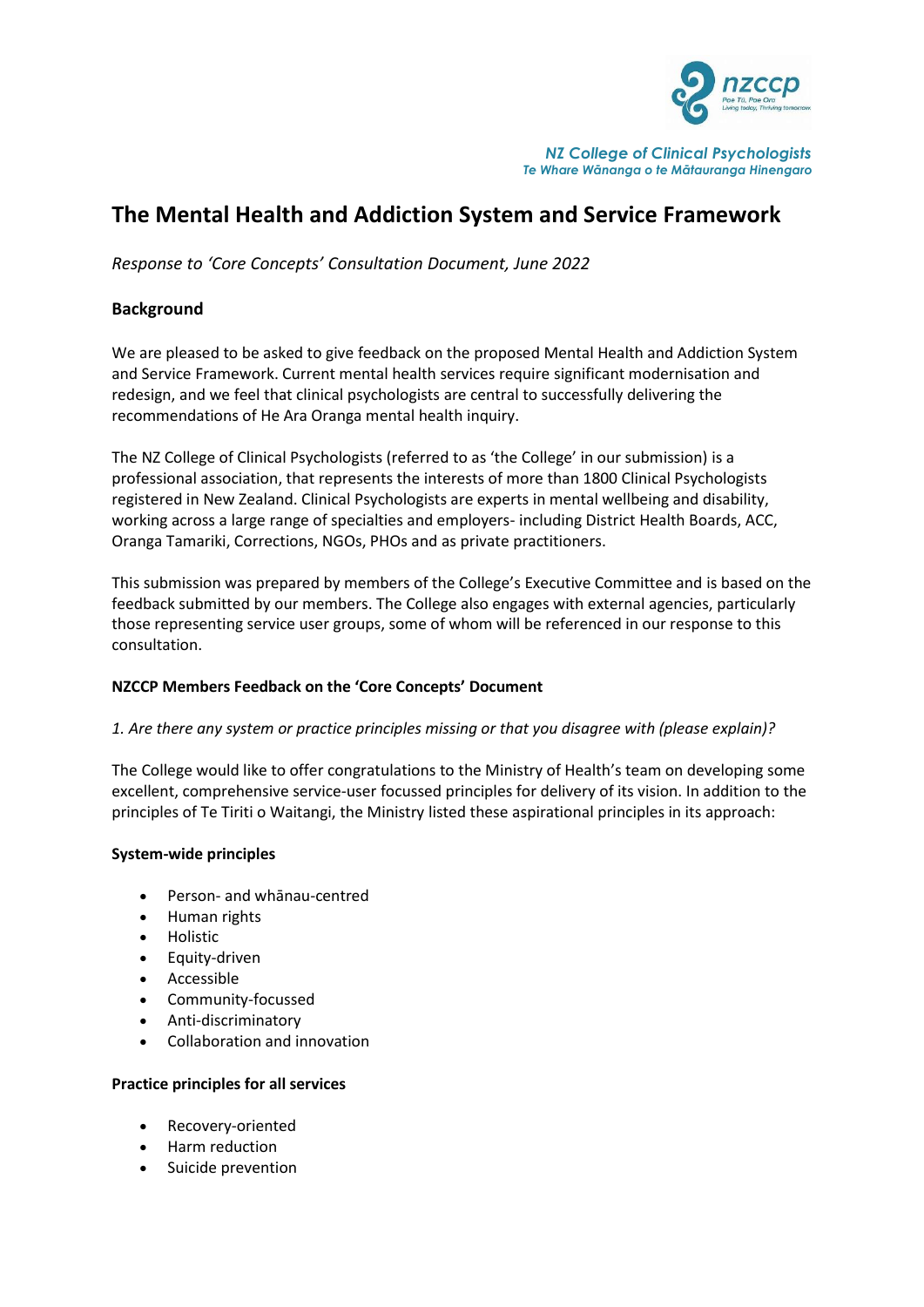- Trauma-informed
- Strengths-based

Our members felt that these principles were both positive and comprehensive. We applaud the Ministry for its focus on Human Rights, ease and equity of access, and freedom from discrimination (which we suggest might better be termed 'inclusive'). Our members did note, however, that these four principles are very closely related (for example, freedom from discrimination is a Human Right enshrined in both NZBORA and the UN Convention of the Rights of Persons with Disabilities) and perhaps could be synthesised into fewer concepts. Similarly, 'strengths-based' approaches are generally considered to be part of a 'recovery-oriented approach' or 'the recovery model'.

There was some significant concern amongst our members that the proposal appears to contain no principle associated with the delivery of *quality, evidence-based* or *feedback informed* services. Ease and equity of access are not, *in themselves,* sufficient if the services delivered are ineffective, of a poor quality, or not evaluated to assess whether they have achieved their aims. We do not feel that services can be person-centred if they do not deliver positive outcomes, as this is the primary consumers seek help.

*2. The initial critical shifts aim to prioritise the most pressing changes required over the coming years and will be refreshed over time. Is there any critical shift missing that you would include (and why), and if so, which lower priority critical shift would you drop?* 

Once again, the College would wish to congratulate the Ministry on its focus on Te Tiriti, the delivery of equity, ease of access and consumer-led change. The priorities listed by the Ministry were:

- 1. Actively deliver on Te Tiriti
- 2. Design out inequities
- 3. Build peer-led transformation
- 4. Get in early to support whānau wellbeing
- 5. Create connected, locally driven networks
- 6. Do whatever it takes: Choice and control

While our members were broadly supportive of these transformational ideals, there was some concern that these are not, actually 'objectives' that can be 'delivered' *per se*.

Most significantly however, our members feel that **the 'critical shift' needed is in the model of care of mental health services- towards a more evidence-based, recovery-focussed approach.** Simply put, the evidence suggests that psychological therapies are the most evidence-based, recoveryfocussed treatments available in mental health services and are consistently favoured by service users over medication and hospitalisation.

We note that other professional associations- including the Royal Australia and New Zealand College [of Psychiatrists](https://www.ranzcp.org/files/resources/submissions/submission-to-health-_-disability-system-review-fi.aspx) (RANZCP)- have also consistently argued for this shift in the model of care. Indeed, in its 219 pages, the He Ara Oranga mental health inquiry report mentions the need for 'therapy', 'therapies', 'counselling' or 'psychotherapy' 132 times, and always in a positive context (in comparison medication is mentioned 28 times, in phrases such as "*an over-reliance on medication",* p.56). The College would argue that, since it is not only clear from the He Ara Oranga report, the voices of consumers and the research evidence that there must be a 'critical shift' towards greater access to psychological therapies, this should undoubtedly be considered to be a high priority for change.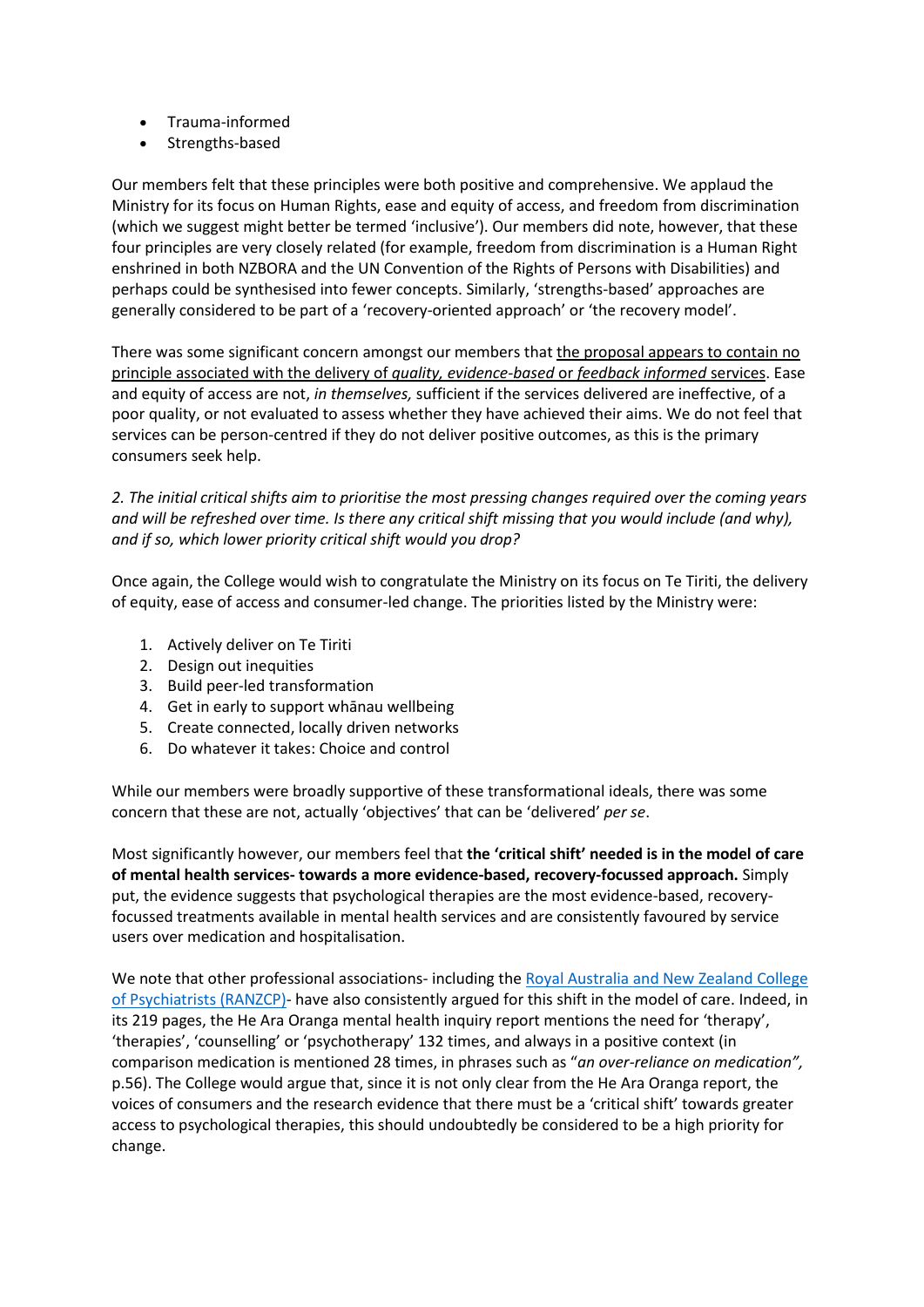*3. The framework lists the key types of service that need to be available locally, regionally and nationally. Are there any key types of service missing, any included but should not be, or any that you believe are in the wrong category (and if so, what is your reasoning)?* 

Our members expressed some disappointment at the diagram representing a proposed service structure for mental health services- particularly as they largely appear to replicate the current, existing model of service delivery, rather than proposing a new vision of care based on the principles and 'critical shifts' described above.

In particular, our members hold **significant concerns with regard to the lack of inclusion of people with disabilities in the model of delivery**. While the deaf community have been mentioned in the 'consultation liaison' services, and the existing 'Mental Health / Intellectual Disabilities' community teams are included, the **current model makes no mention of neurodiverse populations including people with Autism, Attention-Deficit Hyperactivity Disorder (ADHD), Foetal Alcohol Syndrome, Acquired Head Injury, dementia or other physical or sensory disabilities**. Nor does it adequately consider people with Intellectual Disabilities who do not meet criteria for the existing specialist mental health / Intellectual Disabilities Services. The mental health needs of people with disabilities are frequently complex, and people with disabilities report that generic, or primary-level services rarely meet their needs.

The He Ara Oranga Mental Health Inquiry report specifically includes a number of populations who are poorly served by the current model of mental health care, as well as being disproportionately affected by mental health issues. In particular, He Ara Oranga notes that people with disabilities represent ¼ of the NZ population, and as much as 59% in the over 65s. In making our submission, the College has engaged with external organisations representing service user groups- most notably [Altogether Autism](https://www.altogetherautism.org.nz/?gclid=CjwKCAjwqauVBhBGEiwAXOepkb9zEKXH-0tvGN1_GOlcdqu8FUYN77gV7LqwltkPZNfbcS857wmexRoCIdMQAvD_BwE) an[d ADHD NZ-](https://www.adhd.org.nz/) who we understand have also expressed their concern in the lack of focus on neurodiverse populations in the current document.

The suggested principles of mental health care- including equity of care, freedom from discrimination and human rights-based care- are clearly *not met* for people with disabilities by this proposed service structure. As it stands, the proposed model clearly discriminates against people with additional disabilities and should be reconsidered, in light of New Zealand's commitments to the UN Convention on the Rights of Persons with Disabilities.

Similarly, our members have indicated their belief that the Ministry should give serious consideration to the provision of telehealth and digital tools that are *accessible* and *inclusive* of people with additional sensory and communication needs. At a minimum, we would argue that digital tools should be provided in ['easy read'](https://www.odi.govt.nz/guidance-and-resources/a-guide-to-making-easy-read-information/) format for people with cognitive disabilities, alongside provision for deaf and visually impaired people, to reduce discrimination and improve equity of outcomes.

## *4. Are there any enablers for implementing the framework that are missing or that you think should not be included?*

Feedback from our members suggested that the listed enablers are broadly appropriate, however we would be keen to understand the specifics of how those enablers are to be achieved. Given the strong arguments from He Ara Oranga, from service user groups, professional associations and from the scientific consensus that a 'critical shift' in care must be away from "*an over-reliance on medication*" (He Ara Oranga, P.56), we would argue that the Service Framework **must** consider the delivery and ongoing governance of psychological therapies. In terms of delivery and governance of psychological therapies, we would argue strongly that there is a need to include: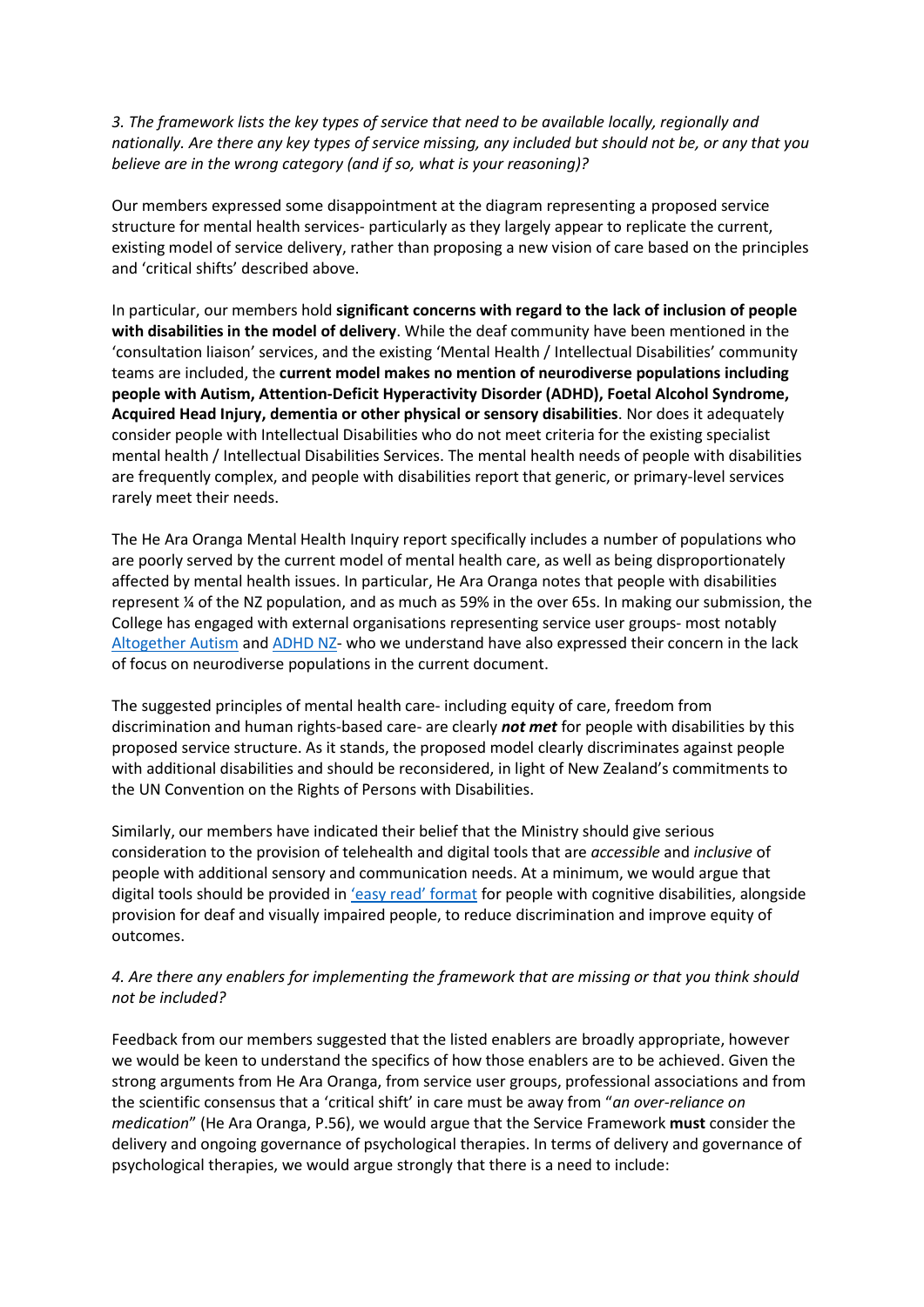- **Leadership** and governance by Clinical Psychologists
- A focus on the development of the Clinical Psychology **Workforce**
- **Information**-driven, feedback-informed delivery of psychological therapies.

### **Summary**

- The New Zealand College of Clinical Psychologists applauds the Ministry's principle-based approach to reform of the mental health system.
- Our members would suggest that the Ministry reconsiders the principles described, given that there are many principles with significantly overlapping concepts (e.g. human rights, freedom from discrimination).
- The College strongly advocates that the Ministry considers including principles of *quality*, *evidence-based* and/or *feedback-informed* care.
- He Ara Oranga, as well as service user groups, professional associations and the scientific consensus, suggest that we must make a '*critical shift'* toward the delivery of evidencebased psychological therapies as the mainstay of our mental health (treatment) response, which is currently missing from the Service Framework.
- The SSF Service Landscape, as it is currently presented, would discriminate against New Zealanders with additional disabilities- including significant numbers of people with Autism, ADHD, dementia and other physical disabilities. The College suggests that significant consideration must be given to how this document will support the needs of those disadvantaged groups to deliver equity and meet commitments under the UN Convention on the Rights of Persons with Disabilities.
- As noted above, a 'critical shift' is required in the model of care and service delivery in mental health- away from the biomedical to psychological/recovery-focused approaches. As such, Clinical Psychology leadership, workforce development, service governance and evaluation are likely to be critical in delivering a high quality mental-health system.

The College is committed to supporting the delivery of high-quality, person-centred health services for all New Zealanders. We would welcome the opportunity to be involved in further consultation and discussion of better models of mental health care.

#### **Acknowledgements**

The College would like to acknowledge the additional contribution of representatives from associations representing neurodiverse New Zealanders- particularly Altogether Autism and ADHD NZ for their useful feedback at an early stage of this submission.

*Submitted 17th of June 2022*